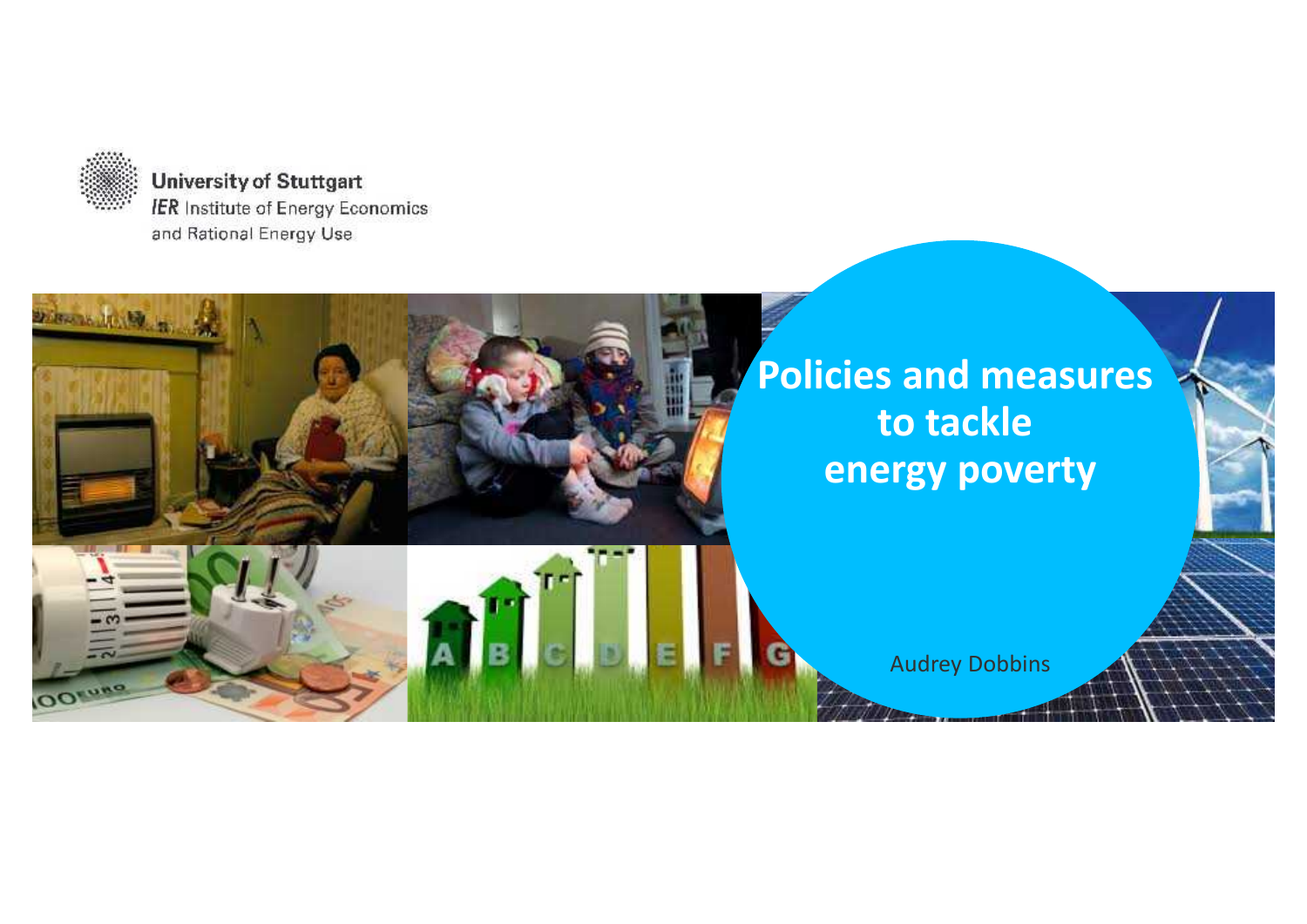## **Estimates of energy poverty in Europe**

• Approx. **50 million** people in energy poverty



Fig. 1) Vulnerability to energy poverty across EU member states in 2016. The map shows the percentage of the population in each member state who are at risk of poverty with an inability to keep their home adequately warm."

• Energy poverty proxy indicators – share of population unable to keep comfortably warm in winter

Share of EU population in energy poverty



2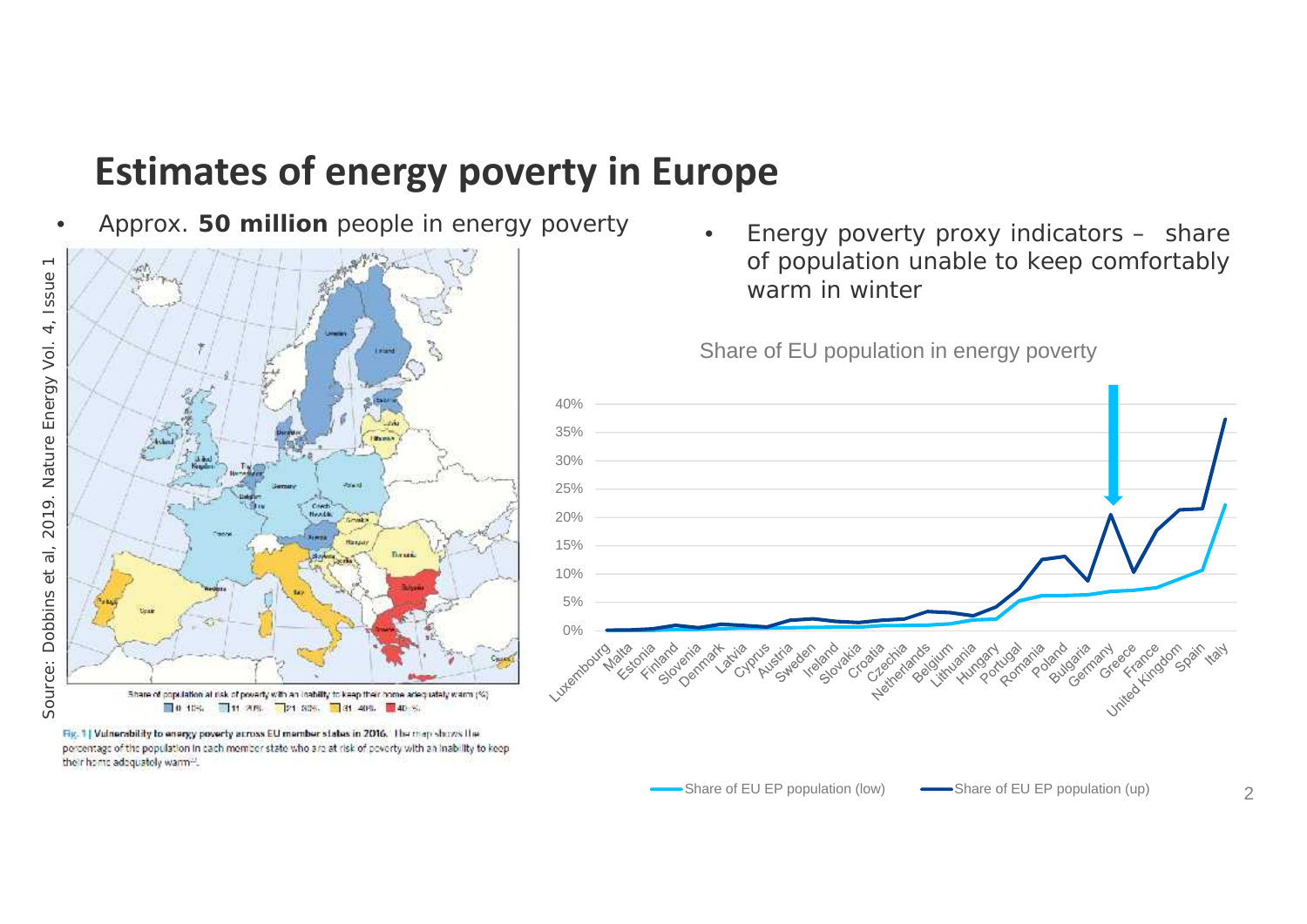#### **Introduction: What is energy poverty?**

The income point below which energy use and or expenditures remains the same, implying this is the bare minimum energy

**"A lack of access to modern energy services. These services are defined as household access to electricity and clean cooking facilities (e.g. fuels and stoves that do not cause air pollution in**

**houses)."** *– IEA* **"the lack of adequate modern energy for the basic needs of cooking, warmth and lighting, and essential energy services for schools, health care centres and income generation."** *- Practical Action*

needs. – *UNDP* **Energy poverty is defined as a condition when average monthly household expenditures for the consumption of electricity, gas and heat, represent a significant share of the average monthly household income.** *-Slovakia*

A household to be fuel poor if (i) their income is below the poverty line (taking into account energy costs); and (ii) their energy costs are higher than is Low income, high consumption (LIHC). Two into account energy costs); and (ii) their<br>energy costs are higher than is Low<br>income, high consumption (LIHC). Two<br>criteria include (i) fuel costs are above the median level, and (ii) residual income net of fuel 14 typical for their household type. **Example 12.4**<br> **Example 12.4**<br> **Example 12.4**<br> **Example 12.4**<br> **Example 12.4**<br> **Example 12.4**<br> **Example 12.4**<br> **Example 12.4**<br> **Example 12.4**<br> **Example 12.4**<br> **Example 12.4**<br> **Example 12.4**<br> **Example 12.4**<br> **Example 12.4**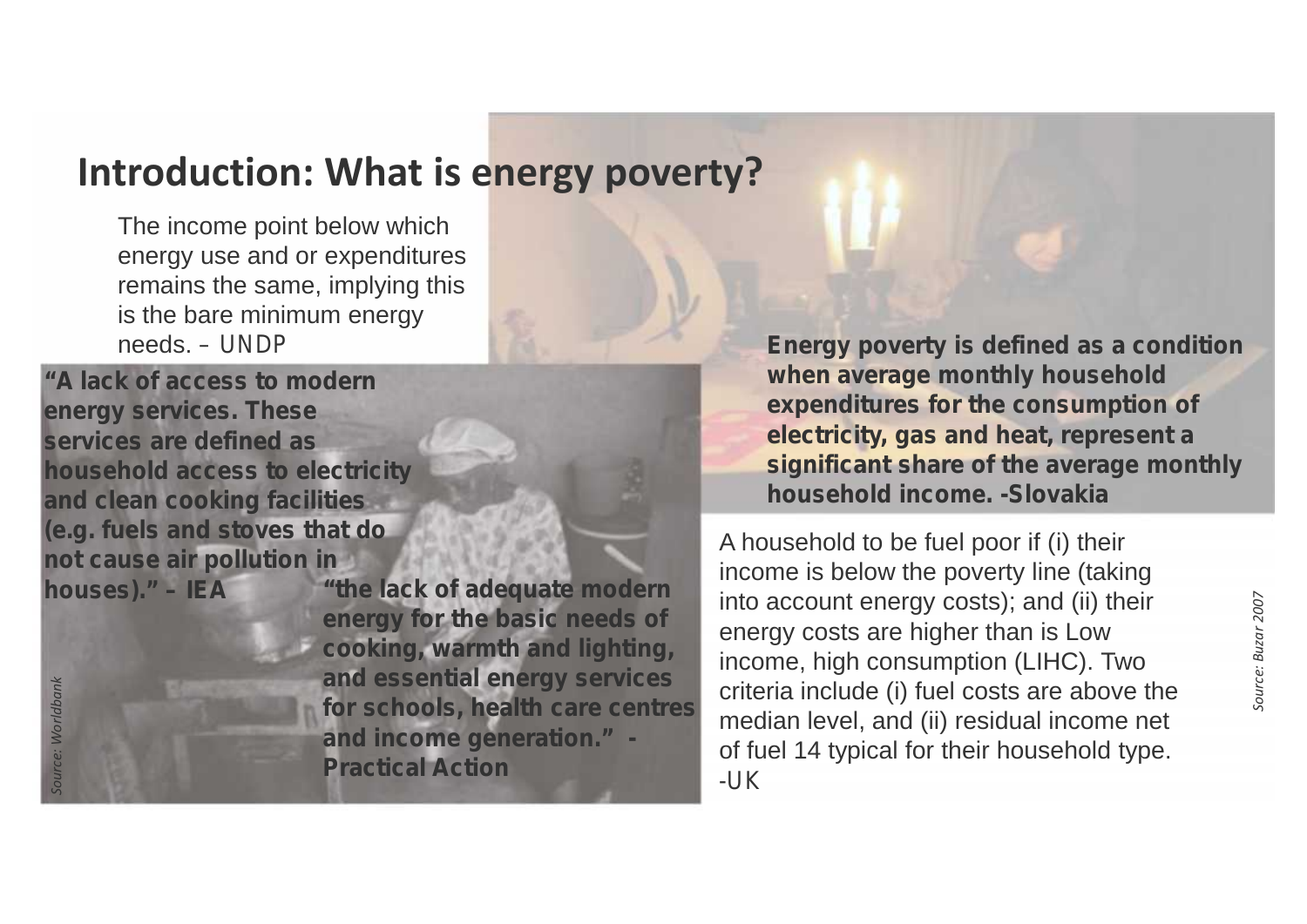## **Introduction: What is energy poverty?**

The income point below which energy use and or expenditures remains the same, implying this is the bare minimum energy needs. *– UNDP*

> "A lack of access to m energy services. These services are defined to electricit**y** facilities (e.g. fuels and stoves that do not cause air pollution in houses)." – *IEA* "the **lack of adequate modern** ener energy  $\blacktriangleright$  the basic needs of cooking, warmth and lighting, and essential energy services for schools, health care centres and income generation." *- Practical Action*

Energy poverty is defined as a condition when average monthly household expenditures for the consumption of electricity, gas and heat, represent a significant share of the average monthly household income. *-Slovakia*  $\Gamma$  (o)  $\Gamma$  (o)  $\approx$   $\Gamma$  (e) the function  $\Gamma$ 

income is below the poverty fine  $\int$  (king into account energy costs); and  $(iii)$  their  $\blacksquare$  costs are higher than is Low **income, high consumption (LIHC). Two**  $\blacksquare$  ateria include (i) fuel costs are above the median level, and (ii) residual income net of fuel 14 typical for their household type. *-UK*

- *Access to modern energy services*
- 4 *Ability to afford to meet basic needs*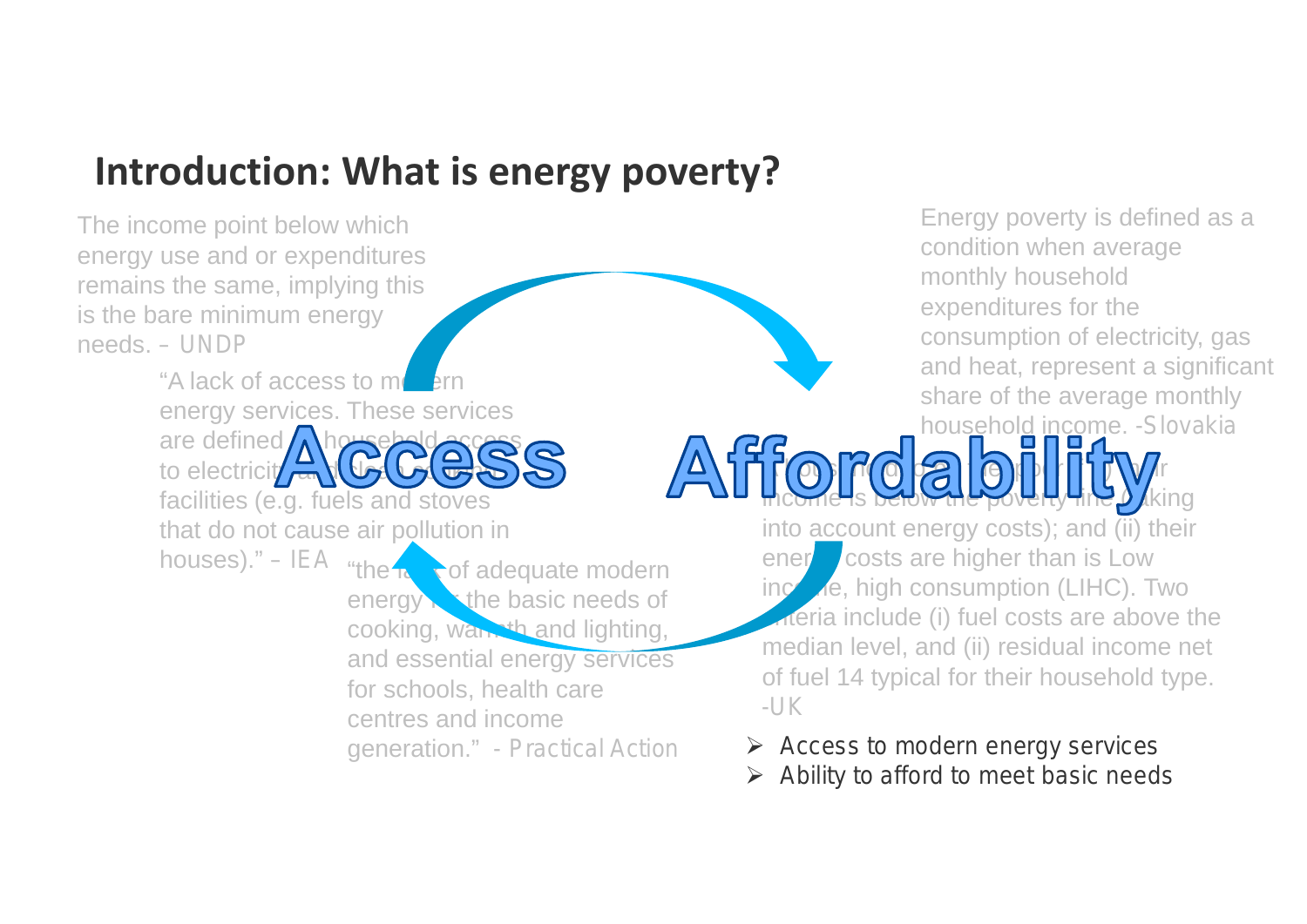#### **Understanding energy poverty in Europe: drivers**

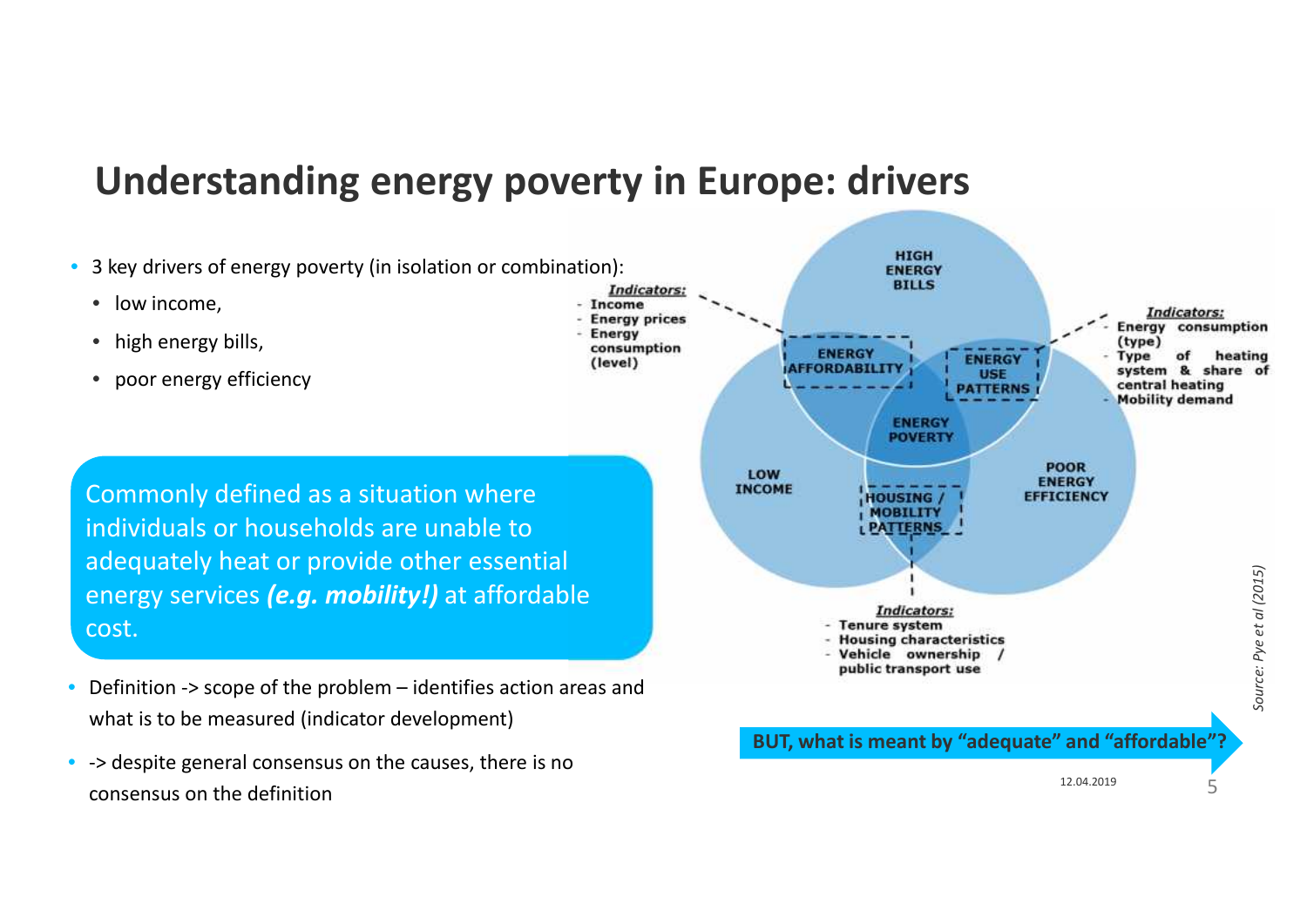### **European policy recognising energy poverty in combination with vulnerable consumers**

Directives **EU Electricity and Gas Directives (2009)**

Gas and

**Member** States shall take appropriate measures to protect final *customers, and shall, in particular, ensure that there are adequate safeguards to protect vulnerable customers. In this context,*

#### *each Member State shall define the concept of vulnerable customers which may refer to*

#### *energy poverty*

*and, inter alia, to the prohibition of disconnection of electricity to such customers in critical times. Member States shall ensure that rights and obligations linked to vulnerable customers are applied. In particular, they shall take measures to protect final customers in remote areas.*

**Member States**

**…but…**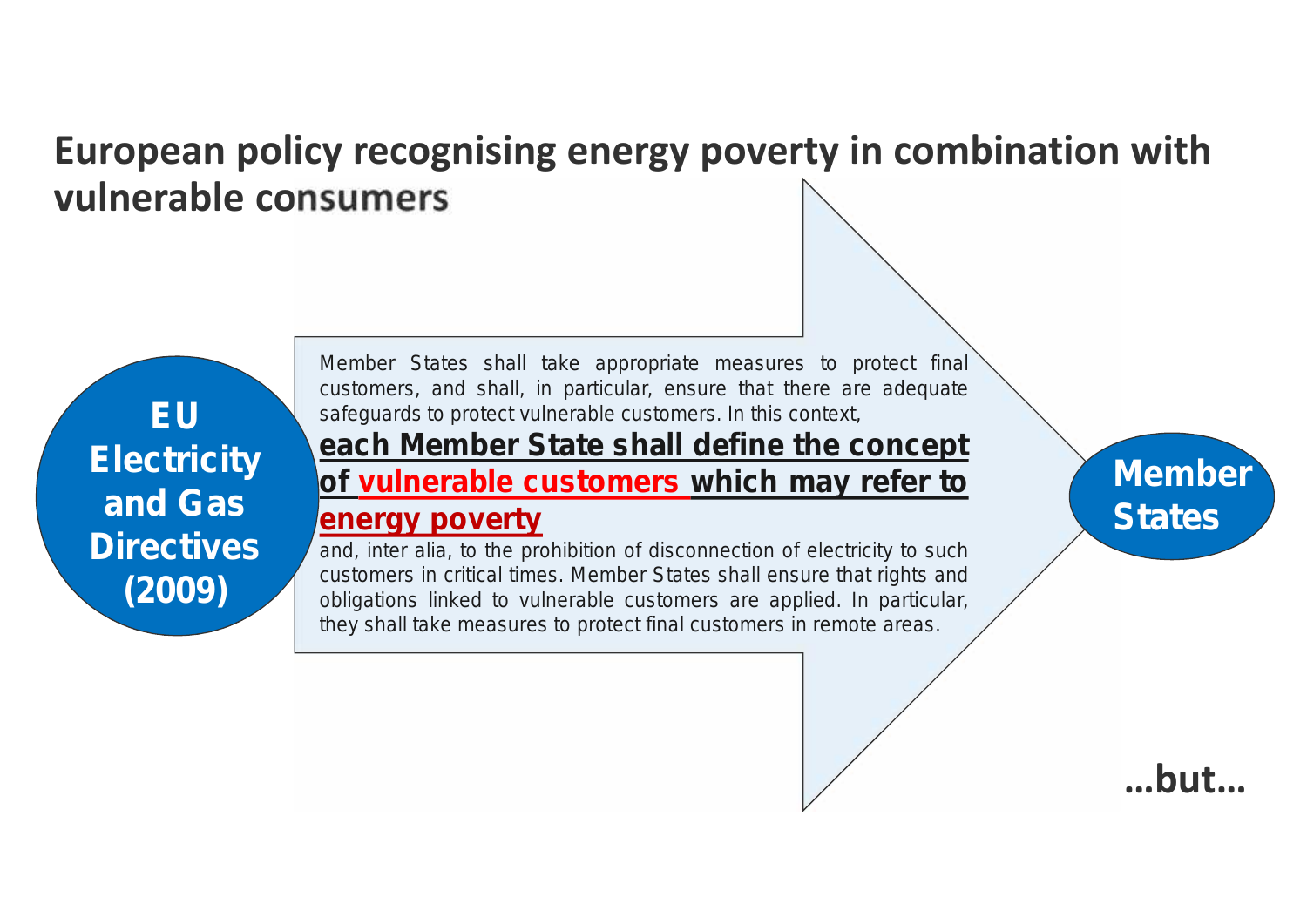#### **Review of definitions used across Member States**

## ... lack of guidance...

#### **Vulnerable Consumers**

| Definition type                                               |  |
|---------------------------------------------------------------|--|
| Receipt of social welfare                                     |  |
| Range of socio-economic groups<br>(e.g., age, income, health) |  |
| Energy affordability (low income<br>/ high expenditure)       |  |
| Disability / health                                           |  |
| Not available / Under discussion                              |  |

#### **Energy poverty**

| Official<br>definition                      | Definitions<br>under<br>consideration |  |
|---------------------------------------------|---------------------------------------|--|
| Ireland, France,<br>UK, Cyprus,<br>Slovakia | Austria, Italy, Malta                 |  |

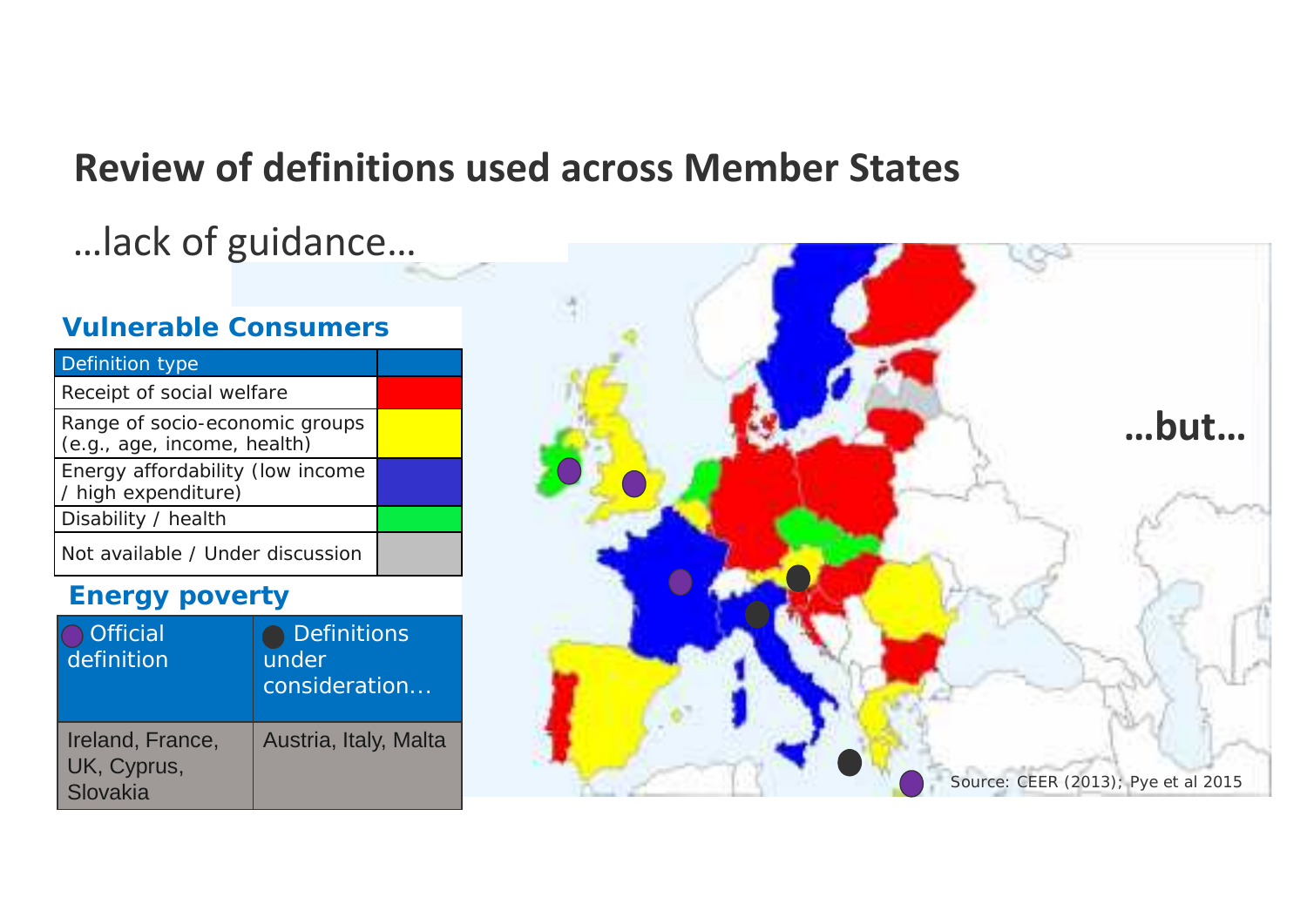#### **National/local context a strong driver of policy implementation**



**Differences across following metrics impact on nature of problems, and potential solutions**

#### •Climate.

- •Energy supply and use.
- •Housing condition, type and tenure.
- •State of market liberalisation.
- •Energy prices.
- •Household income & % households at risk of poverty.

**Due to all these differences, the definition should not include a metric because "affordable" and "adequate" will have different dimensions**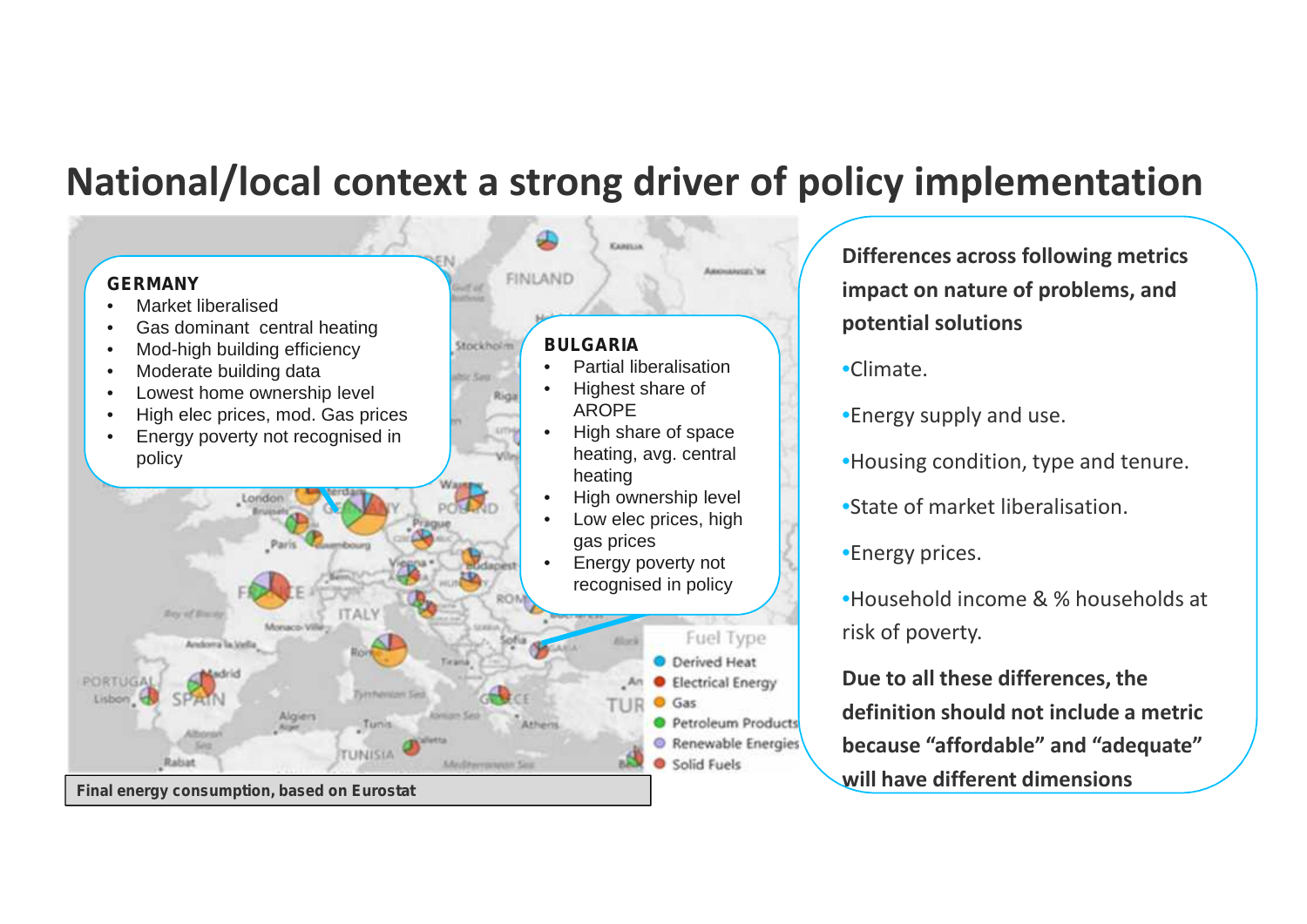## **What is a vulnerable consumer? What is energy poverty? What's the difference? Why does it matter?**

|                              | <b>Vulnerable consumers</b>                                                                                                                                                                                                                                                    | <b>Energy poverty</b>                                                                                                                                                            | • Main differences lie in the                                                                                                                                   |
|------------------------------|--------------------------------------------------------------------------------------------------------------------------------------------------------------------------------------------------------------------------------------------------------------------------------|----------------------------------------------------------------------------------------------------------------------------------------------------------------------------------|-----------------------------------------------------------------------------------------------------------------------------------------------------------------|
| Concept                      | Includes individuals in energy poverty<br>and those at risk, but also a broader<br>group of specific consumers such as<br>recipients of social welfare or those<br>with disability and/or health issues<br>who may be at a disadvantage in the<br>purchasing and use of energy | Commonly understood to describe<br>a situation where individuals or<br>households are not able to adequately<br>heat or purchase other energy services<br>at an affordable price | types of fuels included, the<br>intervention timeframe, the<br>target group and the<br>designated implementing<br>agent                                         |
| Energy<br>sources            | Focus on electricity and gas, based on<br>legislative requirements (for example,<br>internal energy market directives)                                                                                                                                                         | All household energy sources, possibly<br>including for mobility                                                                                                                 | • Do the definitions identify the<br>problem?<br>• Critical for action!<br>New EU Electricity and<br><b>Gas Directives</b><br>(2019) Include<br>designation for |
| Timeframe                    | Shorter-term curative focus on<br>consumer protection and continued<br>access to gas and electricity                                                                                                                                                                           | Longer-term focus on prevention<br>and addressing the underlying causes,<br>such as poor building efficiency, low<br>incomes and high energy costs                               |                                                                                                                                                                 |
| Target<br>group(s)           | Specific disadvantaged groups, such<br>as those that receive social welfare or<br>have health and/or disability issues                                                                                                                                                         | Lower income households facing<br>energy affordability issues                                                                                                                    |                                                                                                                                                                 |
| <b>Implementing</b><br>agent | Typically the regulator or consumer<br>protection agencies, utilities and<br>government                                                                                                                                                                                        | A broader range of stakeholders<br>such as government, consumer groups<br>and non-governmental organizations,<br>not just regulators and utilities                               | vulnerable consumers<br>and energy poverty,<br>but                                                                                                              |

*Source: Dobbins et al 2019*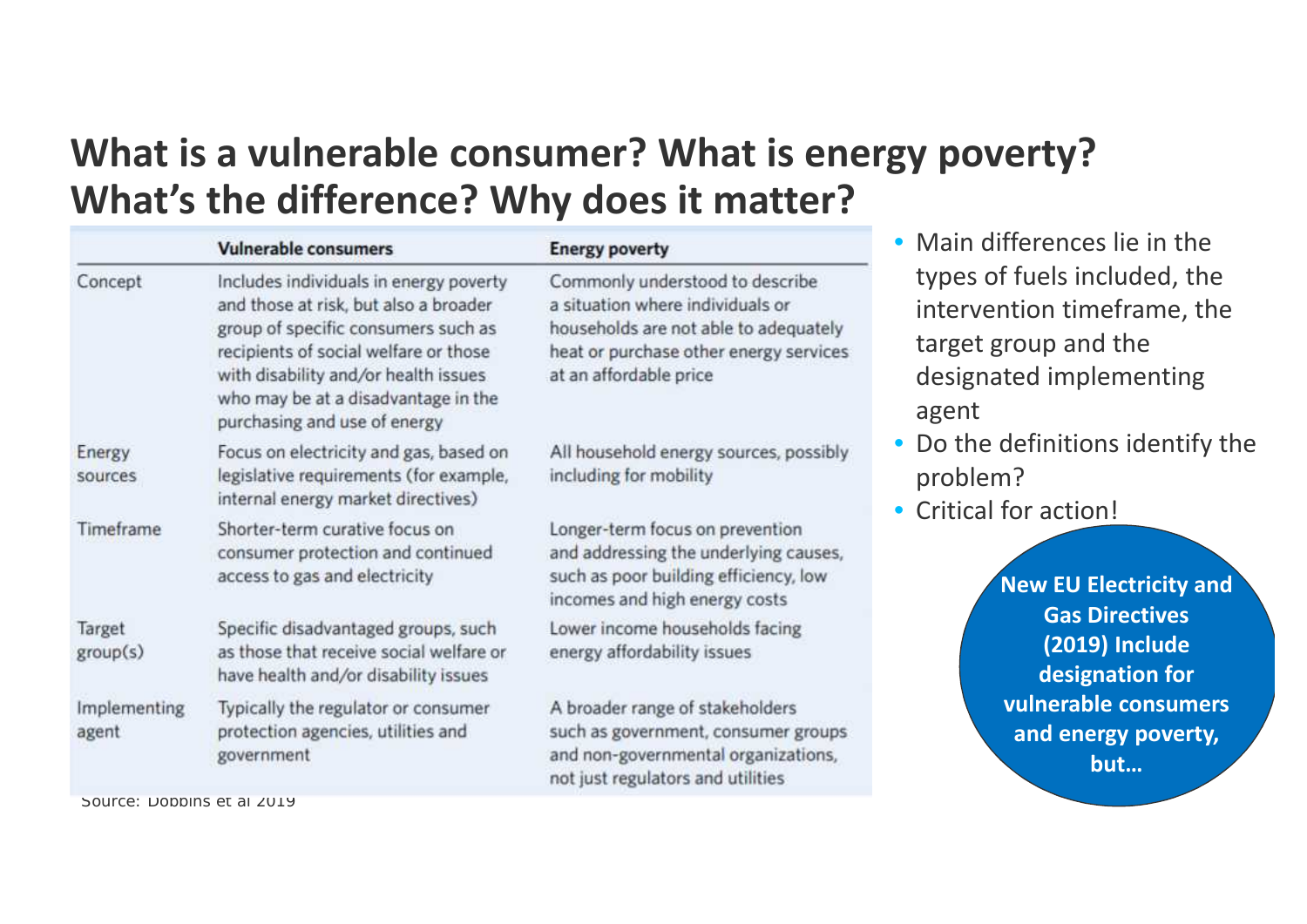## **Impacts of energy poverty**

#### • **There are short-term and long-term costs associated with inaction!**

- Impacts on health leading to increased respiratory diseases, excess winter deaths, etc.
- Impacts on economy and ability to achieve energy transition targets and objectives

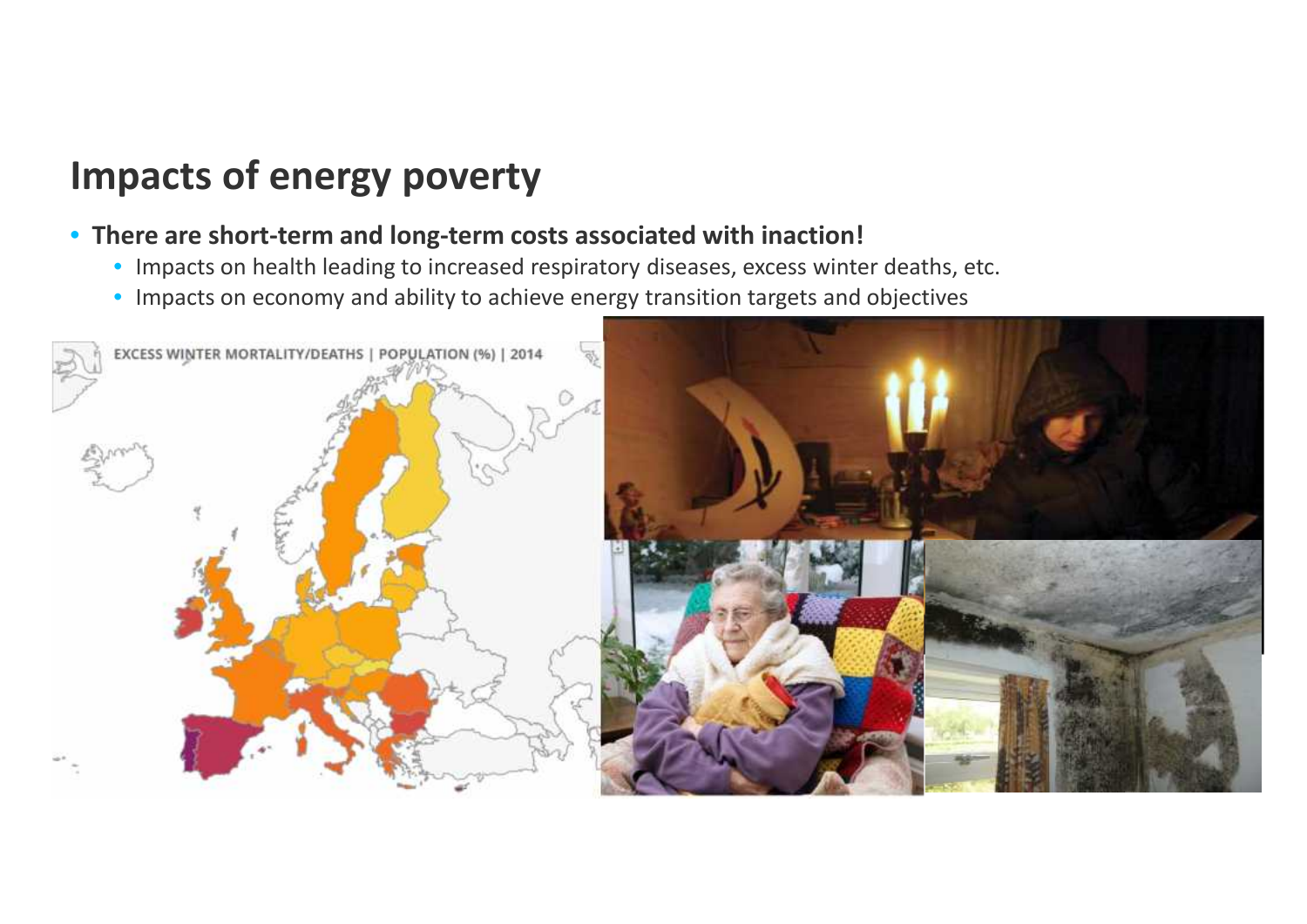### **Which measures do European countries use to address energy vulnerabilities?**

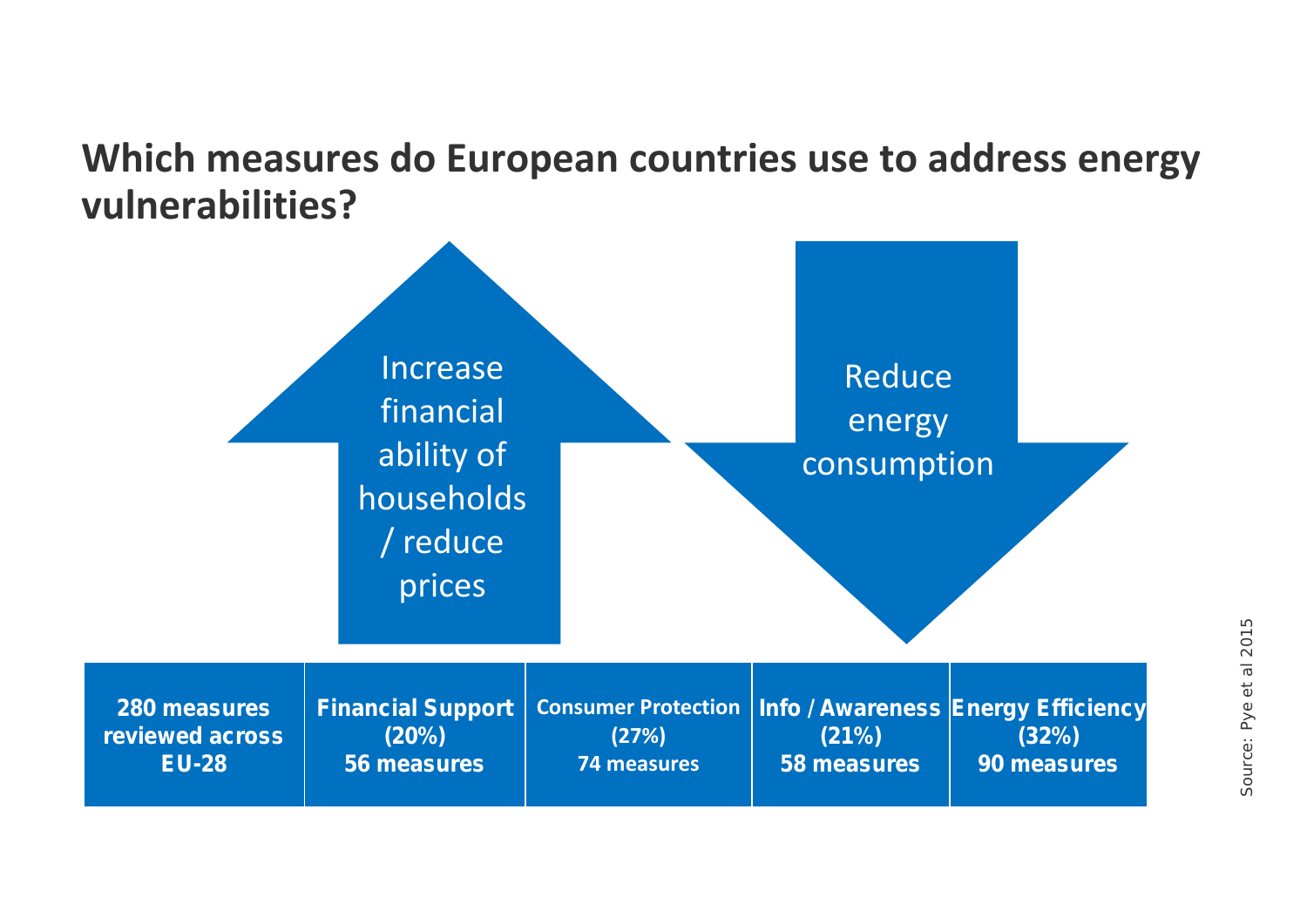# **Financial support** of the state of short-



term protection for vulnerable consumers.

oLargely distributed through the social welfare system to both identify recipients of support and issue payments.

oshort-term financial relief should run in parallel to other measures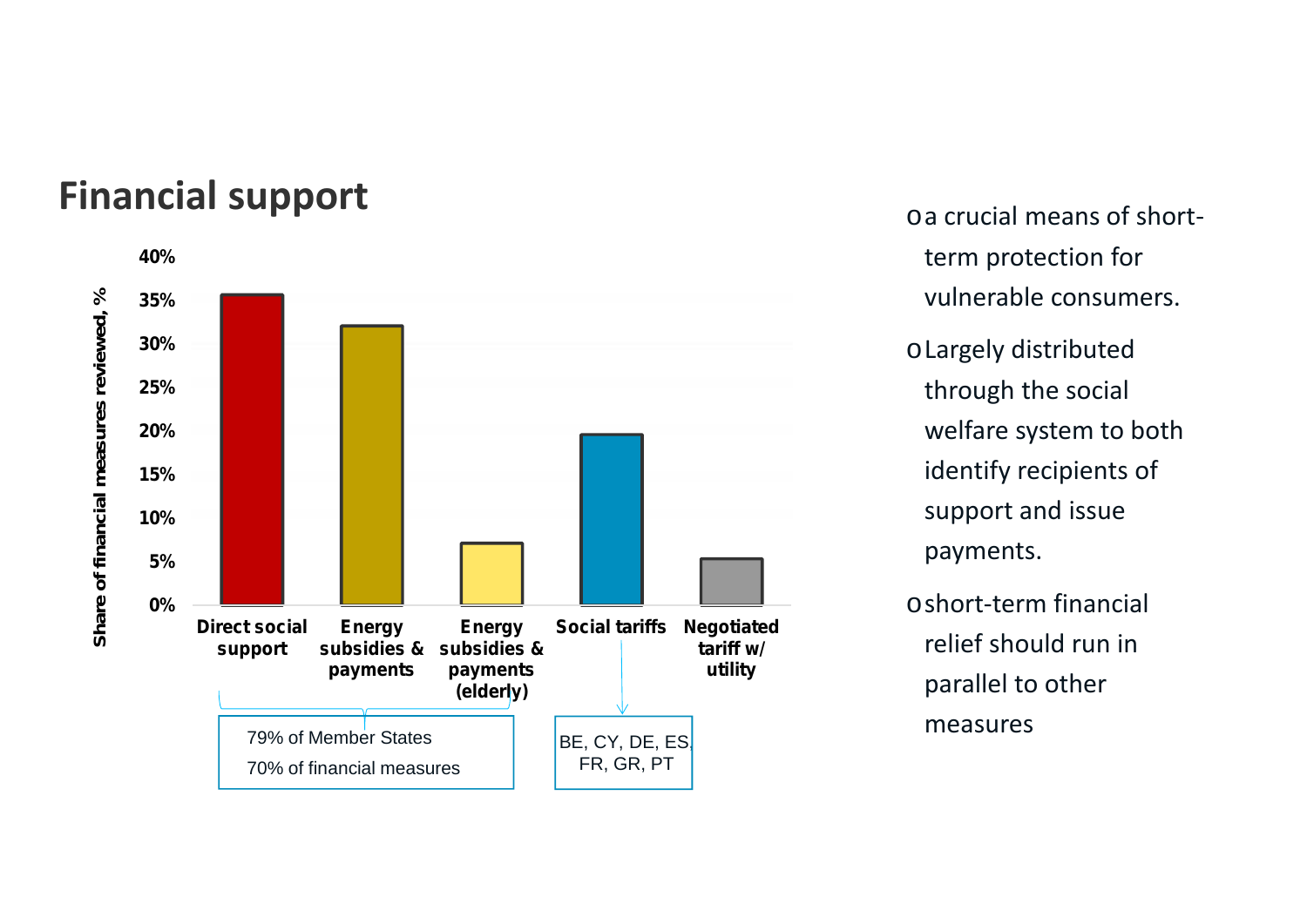#### **Consumer protection**



- o focus on vulnerable consumer protection, and are dominated by **disconnection safeguards**
- o diverse set of measures, primarily coordinated by **regulators** and energy supply companies.
- o Many **additional measures** e.g. codes of conduct, debt protection are often most prevalent in **strongly liberalised markets**.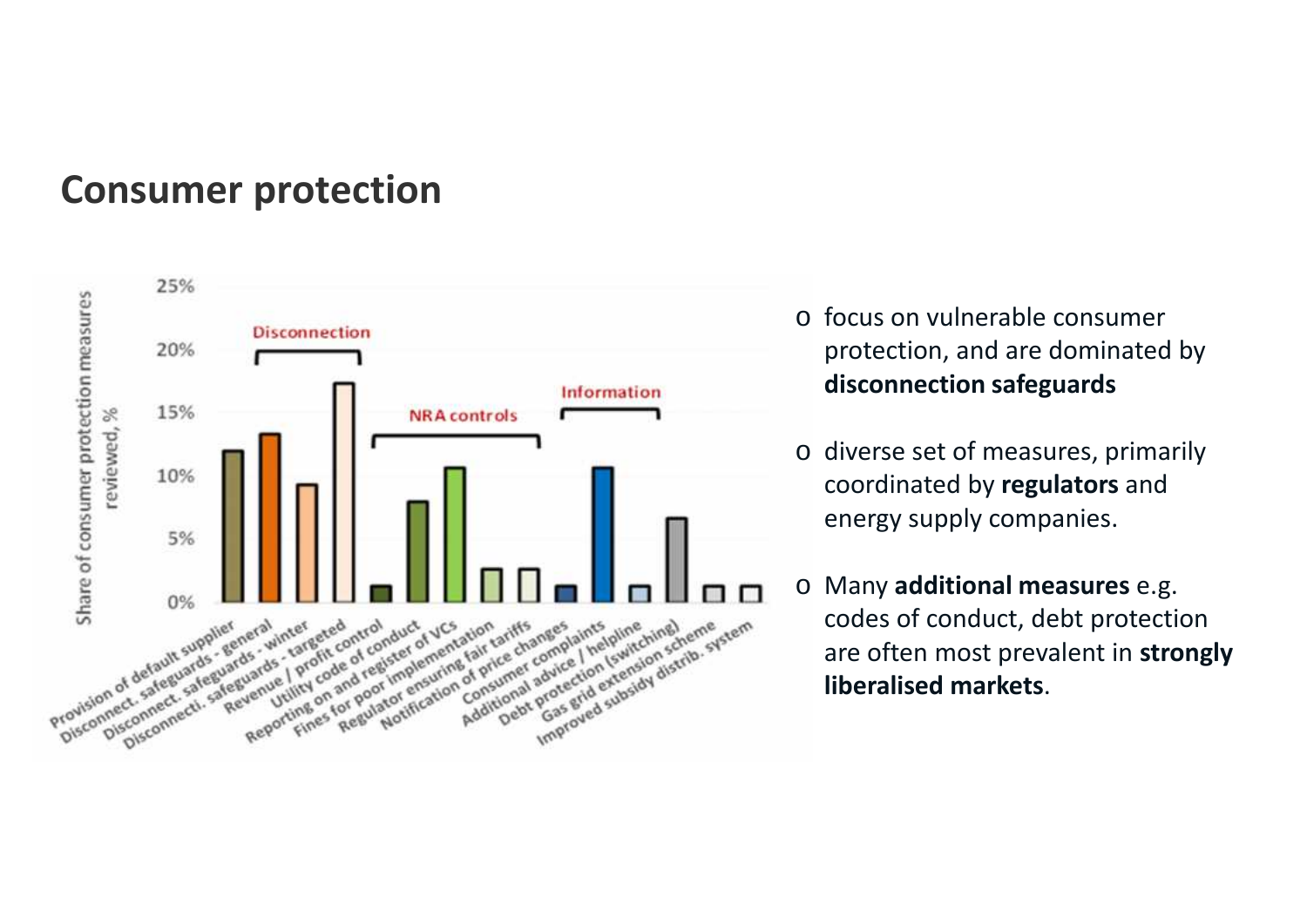#### **Information and awareness**



- o Improves understanding of consumer rights and information on market tariffs
- o Measures relating to price comparison and transparent billing, are often found in Member States with the most **liberalised** markets.
- o Where there is a strong civic society movement in relation to energy or fuel poverty, the number of **awareness campaigns** is higher.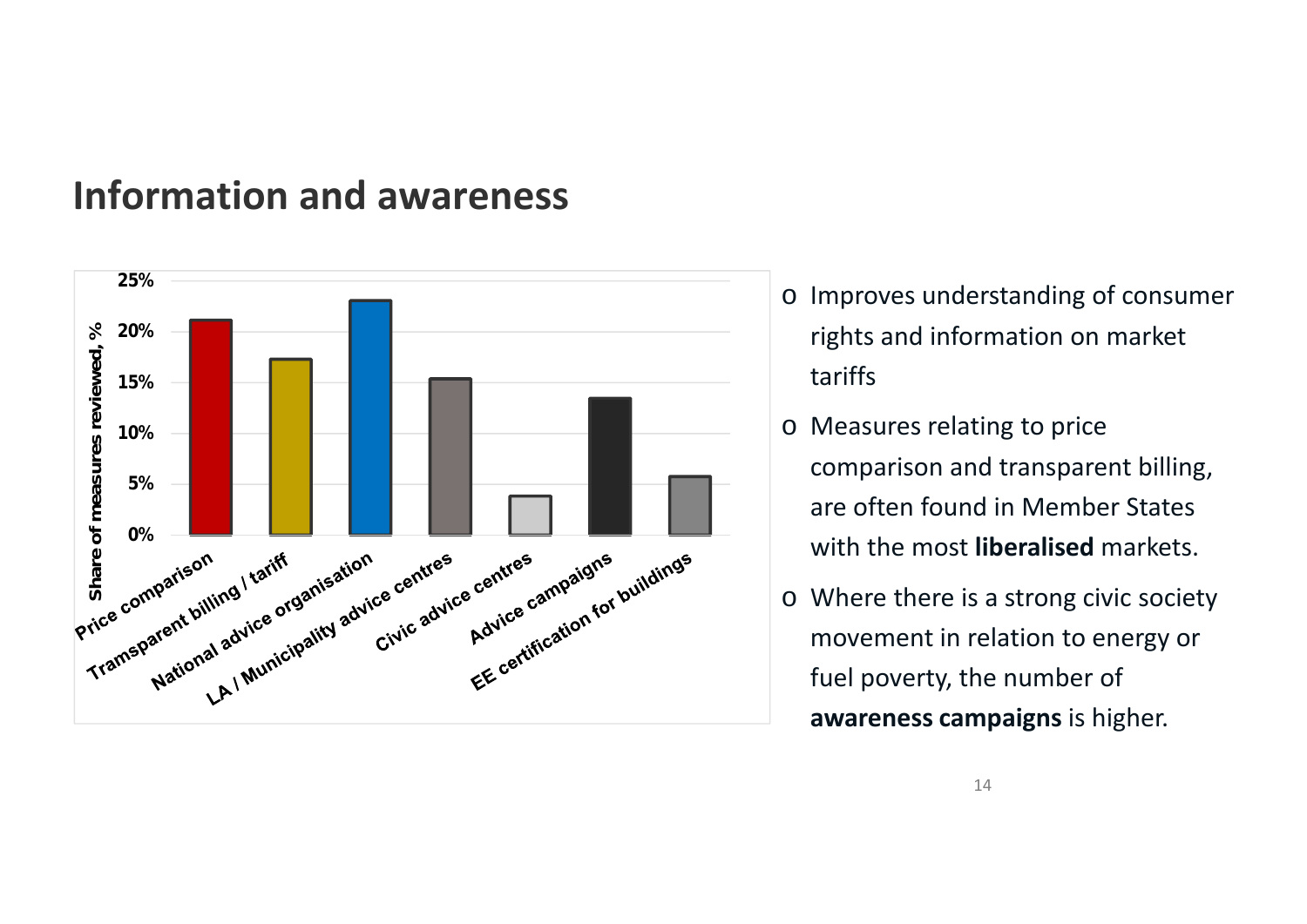## **Energy efficiency interventions**





- o key part of a strategy to address the underlying cause of energy poverty
- o considerable scope for increased and better targeting
- o Long-term and short-term energy efficiency (benefits & potential risk of increased rents)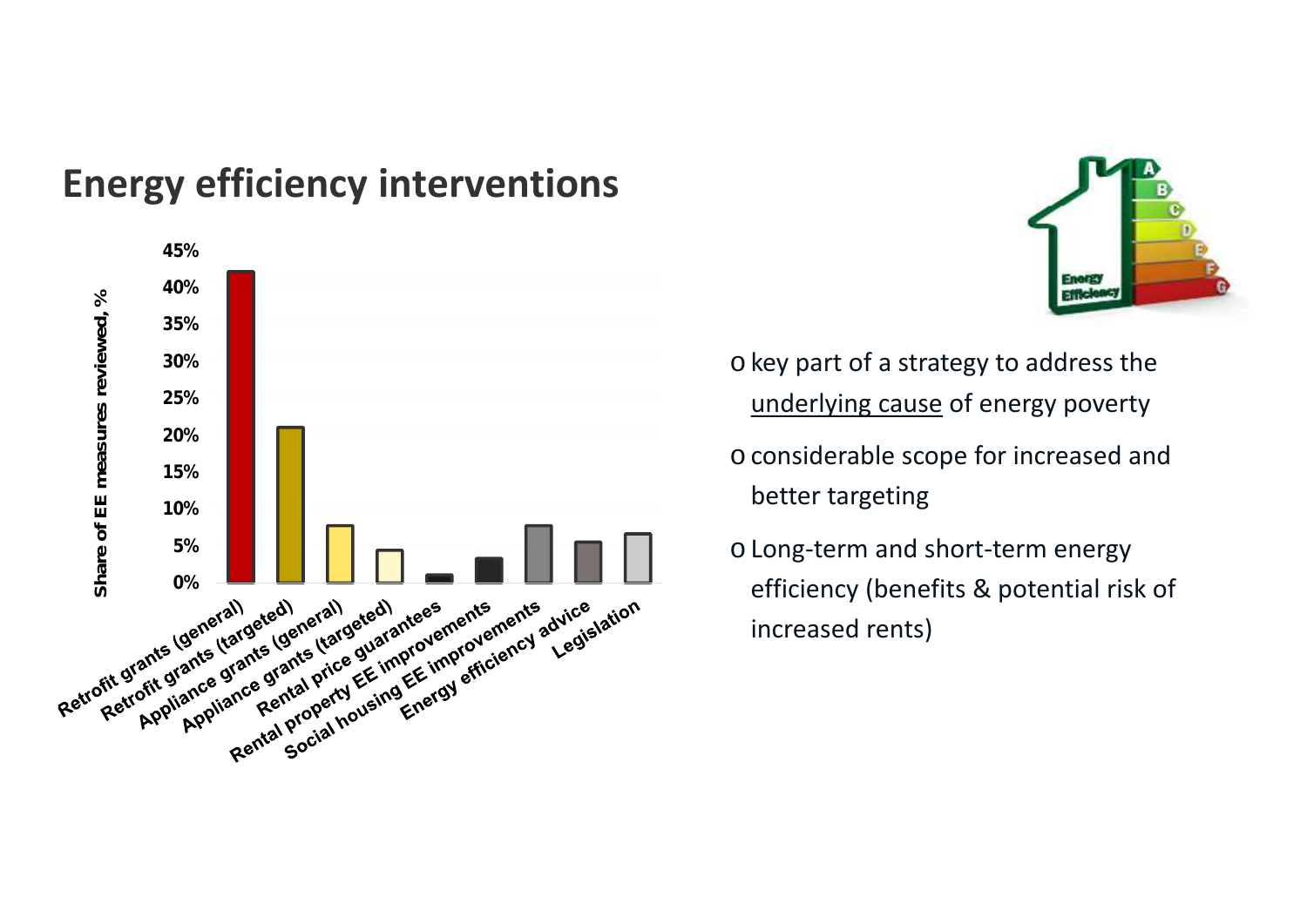#### **Concluding remarks on addressing energy poverty in the EU context**



- A common definition is key without this we see a fragmented response, confusion and inaction
- Top-down leadership will help provide a strategy, mandate and budget, and coordinate different responsible government bodies and stakeholders as well as bottom-up activities
- Countries can learn from each other's experiences
- Solutions should build on addressing the underlying causes (lack of energy efficiency, inability to pay bills) and acknowledge that there is **no one size fits all solution**; energy poverty is multifaceted, so a multipronged, cross-sectoral approach will be needed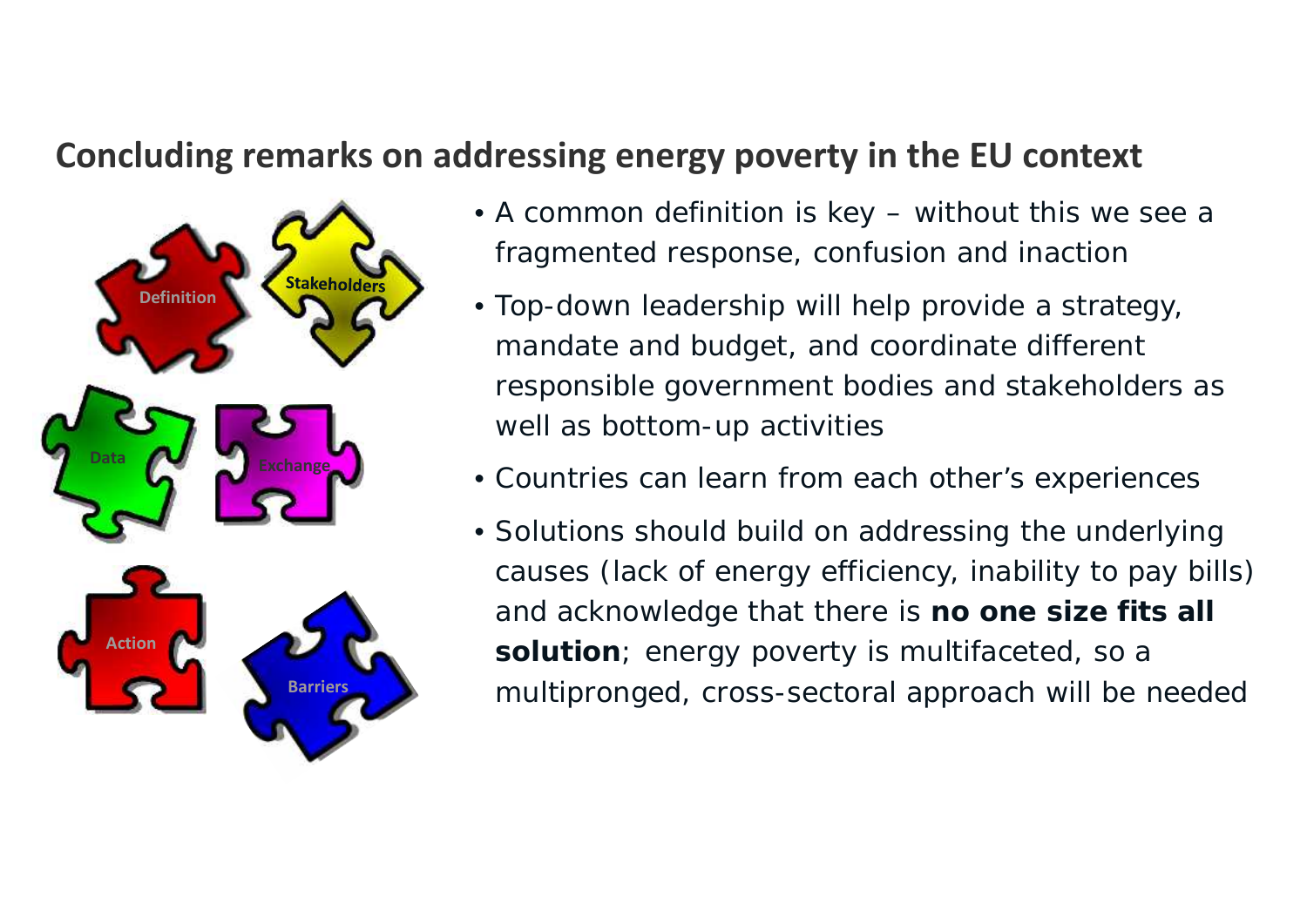#### **EnerKey Lilliesleaf Action Plan recommendations for liveable buildings and an inclusive built environment**

- oNo one size fits all solutions! Parallel measures to address various factors: affordability, efficiency, empowerment of households through information and opportunities
- o There are similarities in the types of solutions that will bring change
- o There is a wealth of information and a great opportunity to learn from each other, especially in terms of local innovation!
- **Better living through better buildings:** New buildings to comply with advanced energy efficient building standards; adapted solutions for low income households; begin with passive energy saving measures before implementing active technologies -> energy efficiency in policy development
- **Appliances for modern living:** Solar water heaters and efficient lighting for higher income households. Lower income households switch to improved cooking stoves
- **Integrative urban development:** Empowerment of communities, develop exemplary city quarters; engage neighbourhoods; combine living, working leisure









**District Co.**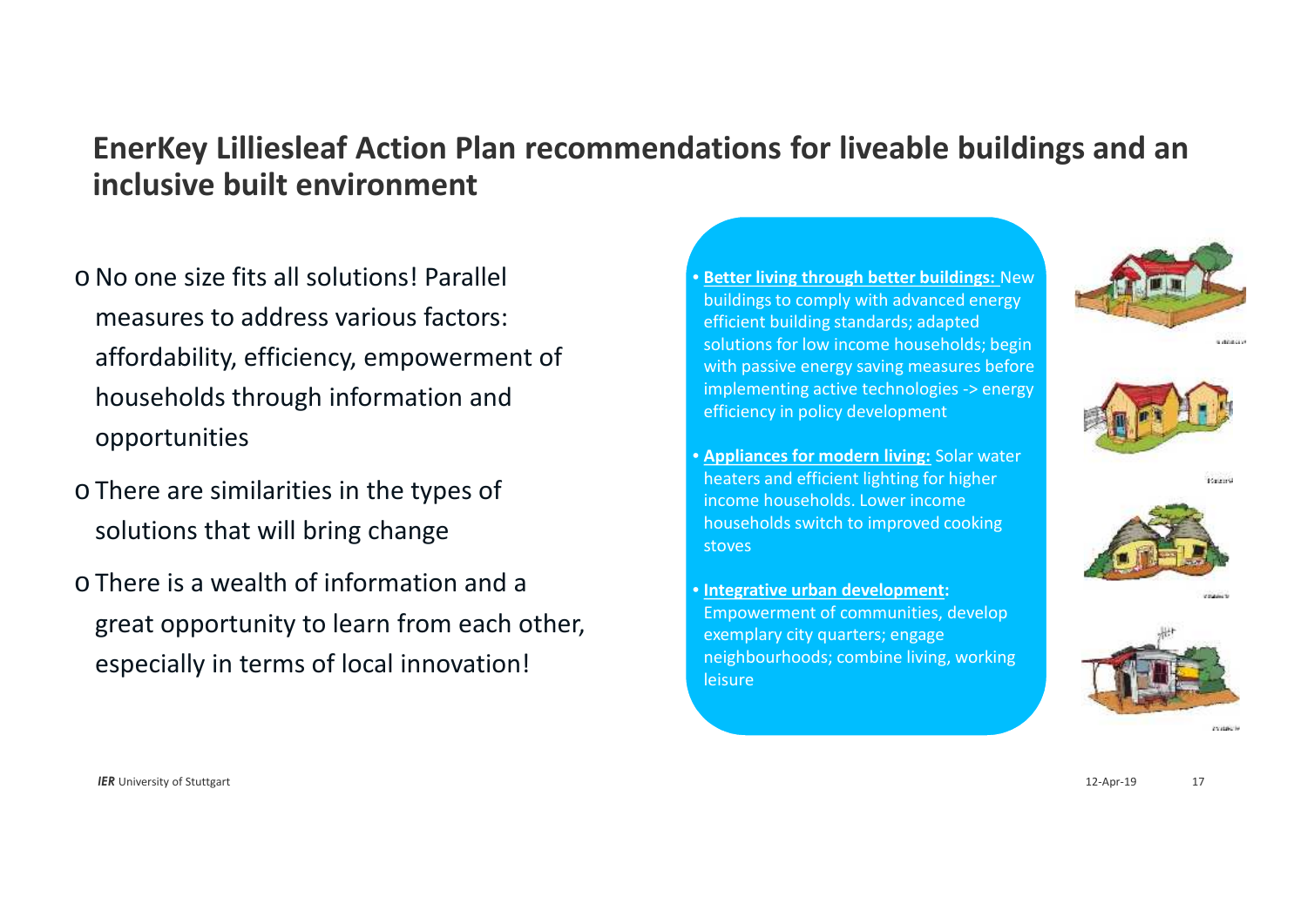

#### **Audrey Dobbins**

Institute of Energy Economics and Rational Energy use University of Stuttgart

*IER* University of Stuttgart **12-Apr-198 audrey.dobbins@ier.uni-stuttgart.de**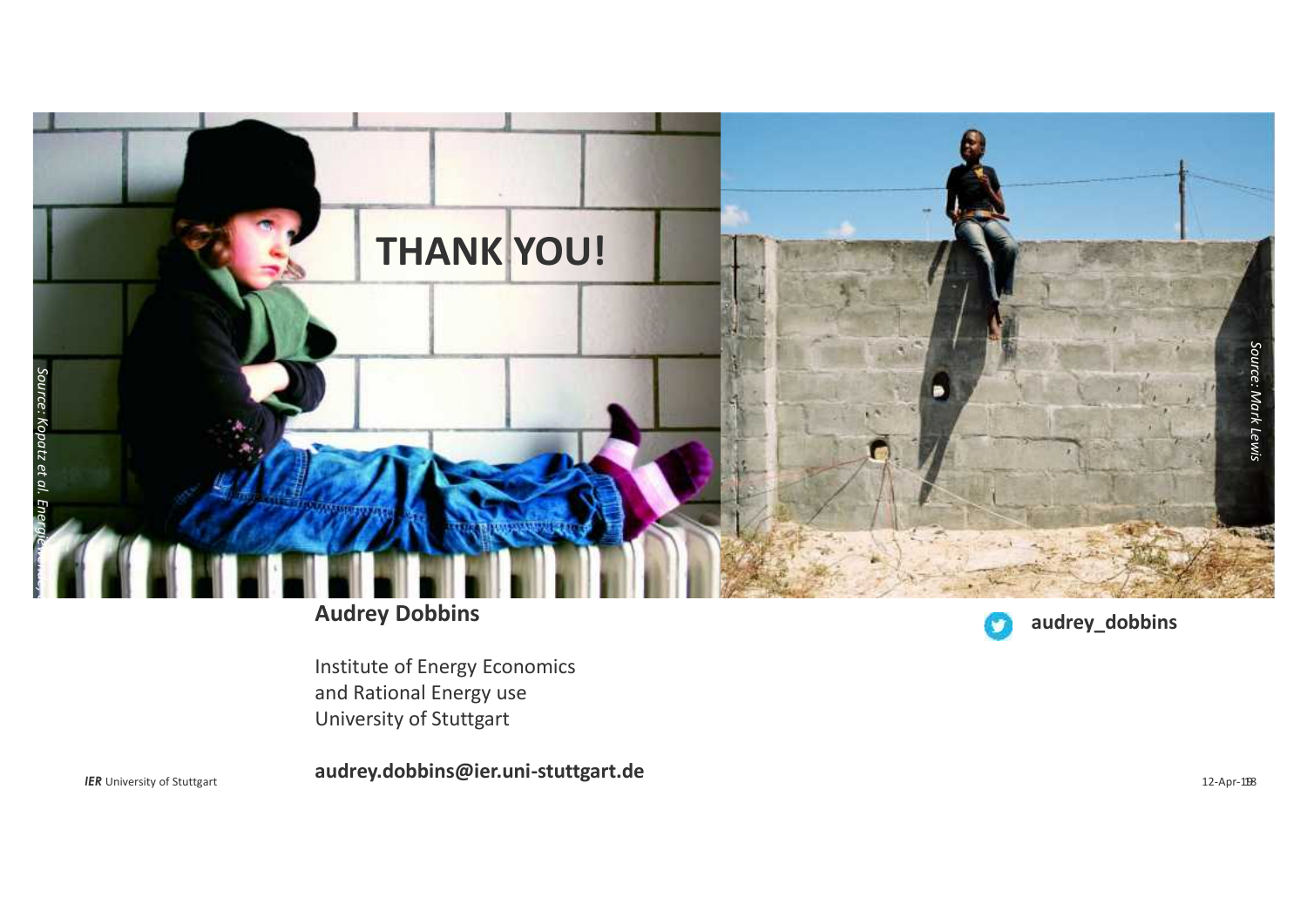#### **Resources**

#### **nature** energy

Commerc | Published: 14 January 2019

Strengthening the EU response to energy poverty

Audrey Dobbins ( Francesco Fuso freshi, Paul Deane & Steve Pve

Moture Energy 4, 2-5 (201% Download Otation &

Energy poverty in the European Union poses a distinct challenge across member states and requires tailored, targeted action. EU policymakers need to strengthen the response to energy poverty and engender action across member states, moving beyond the focus on vulnerable consumers in energy markets.

- https://www.nature.com/nenergy/ volumes/4/issues/1
- http://meszerics.eu/pdf/energypov ertyhandbook-online.pdf
- http://www.insightenergy.org/





Energy poverty and vulnerable consumers in the energy sector across the EU: analysis of policies and measures

Sime Rev (MSS, Justine Dataire (USTUFF) Claire Bathet (RDC Innethergy)<br>Junck Hoolingh, Junck Groupe (EDN) Form the Heale (Publicia) Paul Deavie (1922)

Lang notice: Associated the the references and value ask and in this control

December 1, Audit Armsen, Officer Andrew Carrier Sale (Wrangela)



 $INS[GHT_E$ 



Measures to protect vulnerable consumers In the energy sector: an assessment of disconnection safequards, social tariffs and financial transfers

| Lead Authors:<br>Authority Insure | Reshaw Docklins (Withwastle of Stringard), Francisco Punc Naths, Stare Pre (VCL)<br>Arrest Automak, Telephone DNNY<br>Nexus De Style, Selantico<br>Pask Ceana / UCC1<br>Holoch mail "Bankertory of Makingary".<br>제 화장에 이용 아이들이 있는 이 아이가 이 친 사람을 보내는 것이 없다. |
|-----------------------------------|-------------------------------------------------------------------------------------------------------------------------------------------------------------------------------------------------------------------------------------------------------------|
| Bank house help                   | Cultural distances and cul-<br>IN WAS A TRANSPORTED.                                                                                                                                                                                                        |

toget action. We providely the the information and access correct and he report to commit action the inclusive

this report is also analiable on our website: www.insightenetax.org

**IER University of Stuttgart** 12.04.2019 19.04.2019 19.04.2019 19.04.2019 19.04.2019 19.04.2019 19.04.2019 19.04.2019 19.04.2019 19.04.2019 19.04.2019 19.04.2019 19.04.2019 19.04.2019 19.04.2019 19.04.2019 19.04.2019 19.04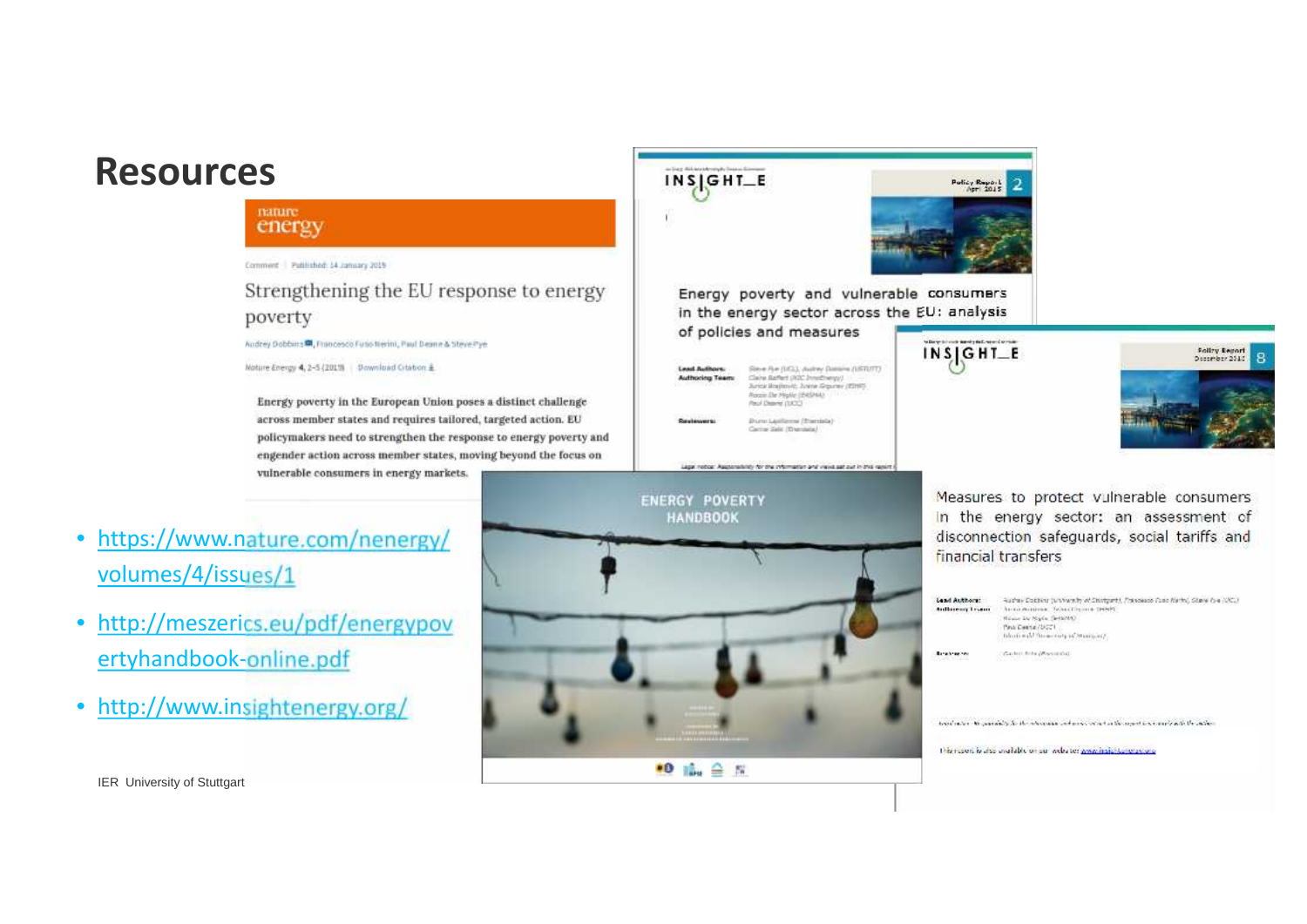

#### **Annual disconnections of electricity and gas across Europe**

*Source: Dobbins 2016*

Figure III-1: Share of customers with electricity disconnections, gas disconnection, and share of population in arrears on utility bills (2014)

IER University of Stuttgart 2008 2009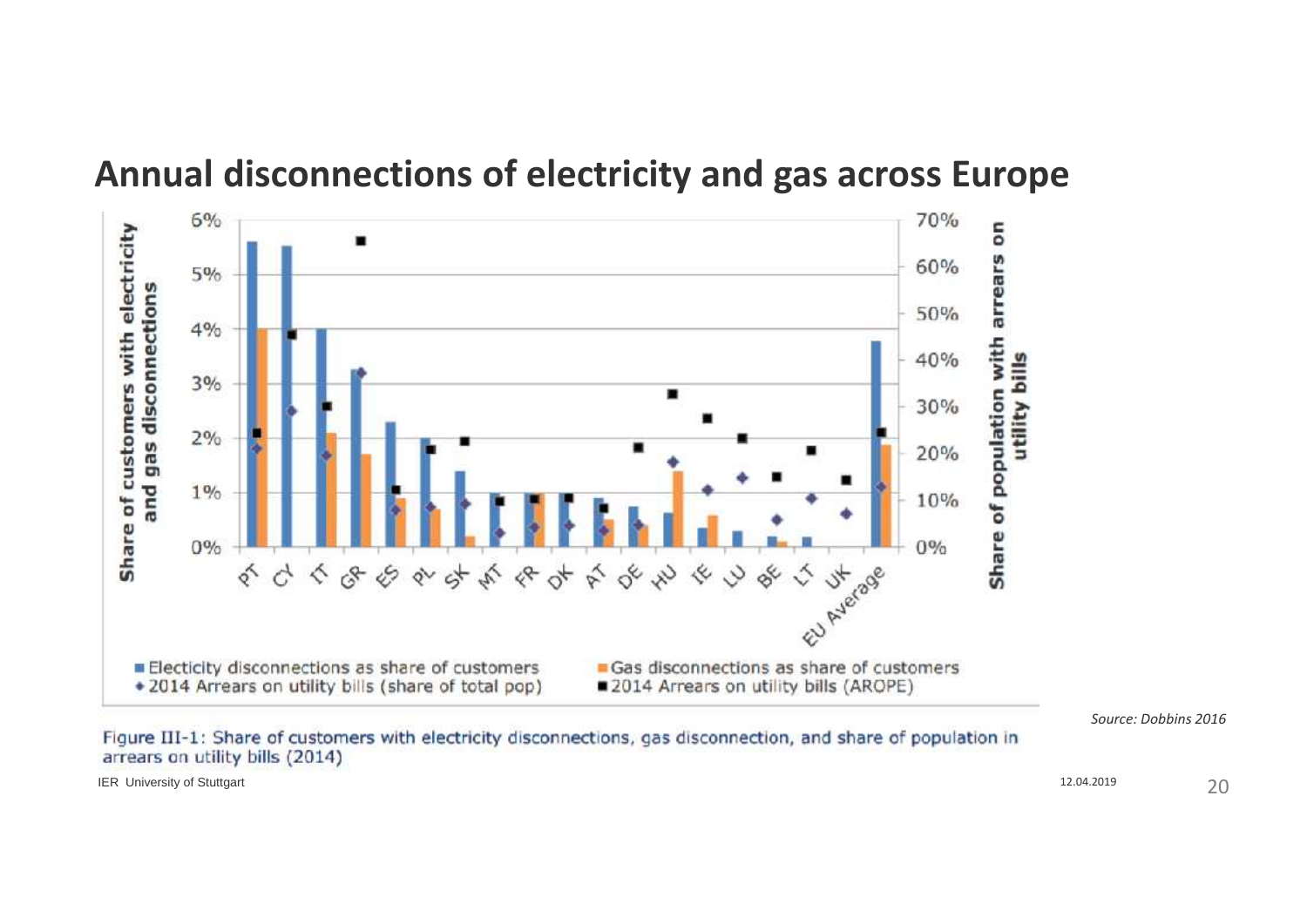## **Energy transition in Germany: households**